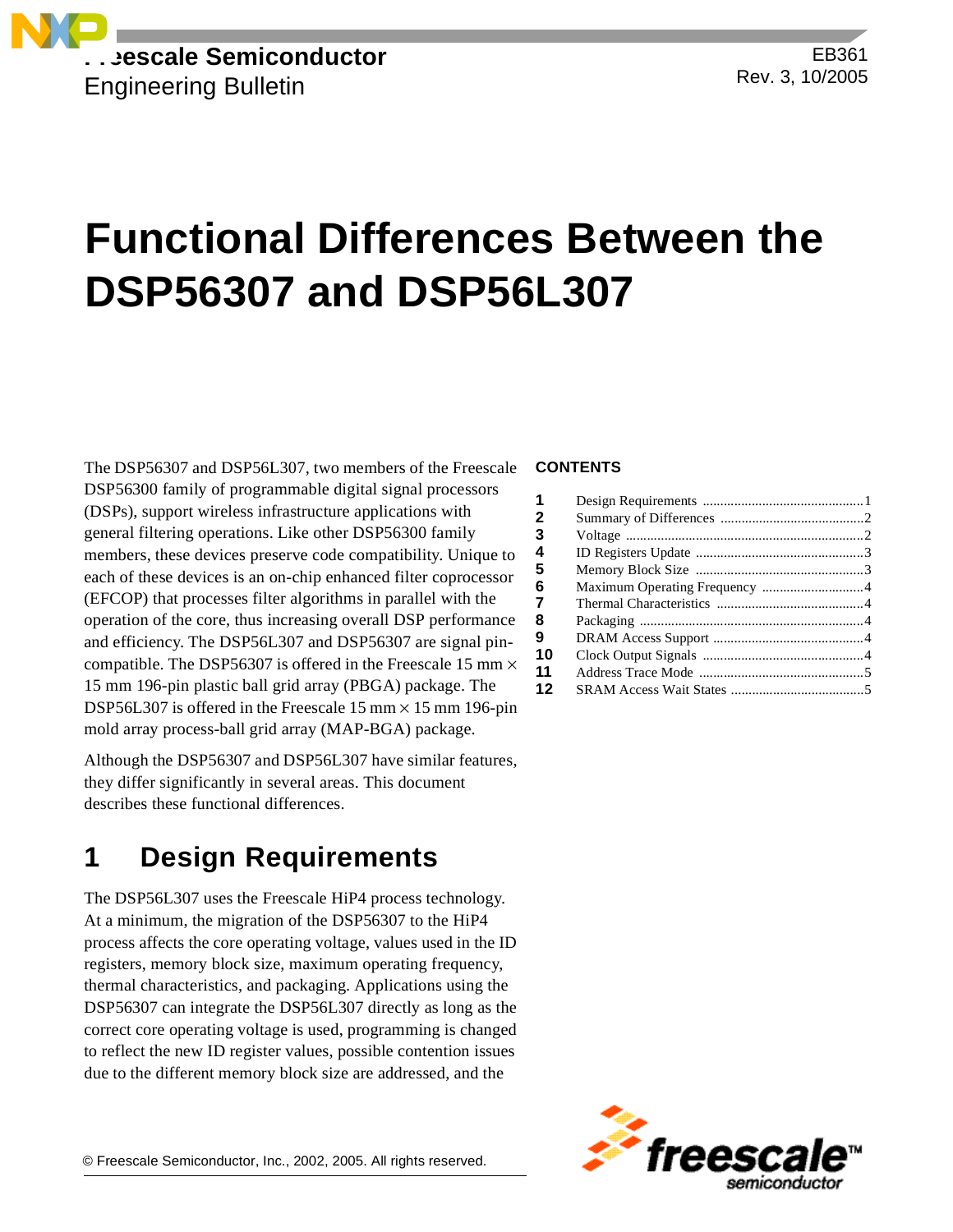

#### **Summary of Differences**

operating frequency does not exceed 100 MHz. Differences in thermal characteristics and packaging should not affect the application. Although the DSP56L307 can operate up to 150 MHz, there is a resulting trade-off because at that frequency, the DSP56L307 does not support DRAM access, external clock signals (CLKOUT, BCLK, and BCLK), or Address Trace mode and requires additional wait states for correct SRAM access.

### **2 Summary of Differences**

**[Table 1](#page-1-0)** summarizes the differences between the DSP56307 and the DSP56L307 presented in this document.

<span id="page-1-0"></span>

| <b>Feature</b>                              | <b>DSP56307</b>                                                                                                                                 | <b>DSP56L307</b>                                                                                                                                                                                                                                                                                                                  |
|---------------------------------------------|-------------------------------------------------------------------------------------------------------------------------------------------------|-----------------------------------------------------------------------------------------------------------------------------------------------------------------------------------------------------------------------------------------------------------------------------------------------------------------------------------|
| Voltage                                     | 2.5 V ± 0.2 V (core and internal PLL)                                                                                                           | 1.8 V ± 0.1 V (core and internal PLL)                                                                                                                                                                                                                                                                                             |
| <b>ID Registers</b><br>Update               | $IDR = $XXX307$<br>JTAG Identification Register =<br>0bXXXX 000110 00000 00111 00000001110 1                                                    | $IDR = $XXX317$<br>JTAG Identification Register =<br>0bXXXX 000110 00000 10001 00000001110 1                                                                                                                                                                                                                                      |
| <b>Internal Memory</b><br><b>Block Size</b> | $256 \times 24$ -bit words                                                                                                                      | 1024 $\times$ 24-bit words                                                                                                                                                                                                                                                                                                        |
| Maximum<br>Operating<br>Frequency           | 100 MHz                                                                                                                                         | <b>150 MHz</b>                                                                                                                                                                                                                                                                                                                    |
| Thermal<br>Characteristics                  | $\theta_{JA}$ = 51.9 °C/W<br>$\theta_{\text{JC}}$ = 13.1 °C/W<br>$\Psi_{IT}$ = 2.45 °C/W                                                        | $\theta_{JA} = 53 \text{ °C/W}$<br>$\theta_{\text{JC}} = 8 \text{ °C/W}$<br>$\Psi_{\text{JT}} = 2 \text{°C/W}$                                                                                                                                                                                                                    |
| Packaging                                   | 15 mm $\times$ 15 mm 196-pin plastic ball grid array<br>(PBGA) package                                                                          | 15 mm $\times$ 15 mm 196-pin mold array process-ball<br>grid array (MAP-BGA) package                                                                                                                                                                                                                                              |
| <b>DRAM Access</b><br>Support               | Supported at 100 MHz (maximum operating<br>frequency)                                                                                           | Supported up to 100 MHz, but not supported above<br>100 MHz.                                                                                                                                                                                                                                                                      |
| <b>Clock Outputs</b>                        | CLKOUT, BLCK, and BCLK supported                                                                                                                | CLKOUT, BCLK, and BLCK not supported above<br>100 MHz                                                                                                                                                                                                                                                                             |
| <b>Address Trace</b><br>Mode                | Supported                                                                                                                                       | Not supported above 100 MHz                                                                                                                                                                                                                                                                                                       |
| <b>SRAM Access</b><br><b>Wait States</b>    | Accesses require at least one wait state.<br>Programming the Bus Control Register for two or<br>three wait states adds no trailing wait states. | At 100 MHz:<br>Accesses require at least one wait state.<br>Programming the Bus Control Register for two or<br>three wait states adds one trailing wait state.<br>At 150 MHz:<br>Accesses require at least two wait states.<br>Programming the Bus Control Register for two or<br>three wait states adds one trailing wait state. |

|  | Table 1. Summary of Differences Between DSP56307 and DSP56L307 |  |  |
|--|----------------------------------------------------------------|--|--|
|--|----------------------------------------------------------------|--|--|

# **3 Voltage**

The DSP56L307 and DSP56307 are dual-voltage devices. The DSP56L307 core and internal PLL operate from a 1.8 V  $\pm$  0.1 V supply, while the DSP56307 core operates from a 2.5 V  $\pm$  0.2 V supply. The input/output pins on each device operate from an independent 3.3 V supply. Using a variable supply for the core voltage allows designers to use the same board design for either device.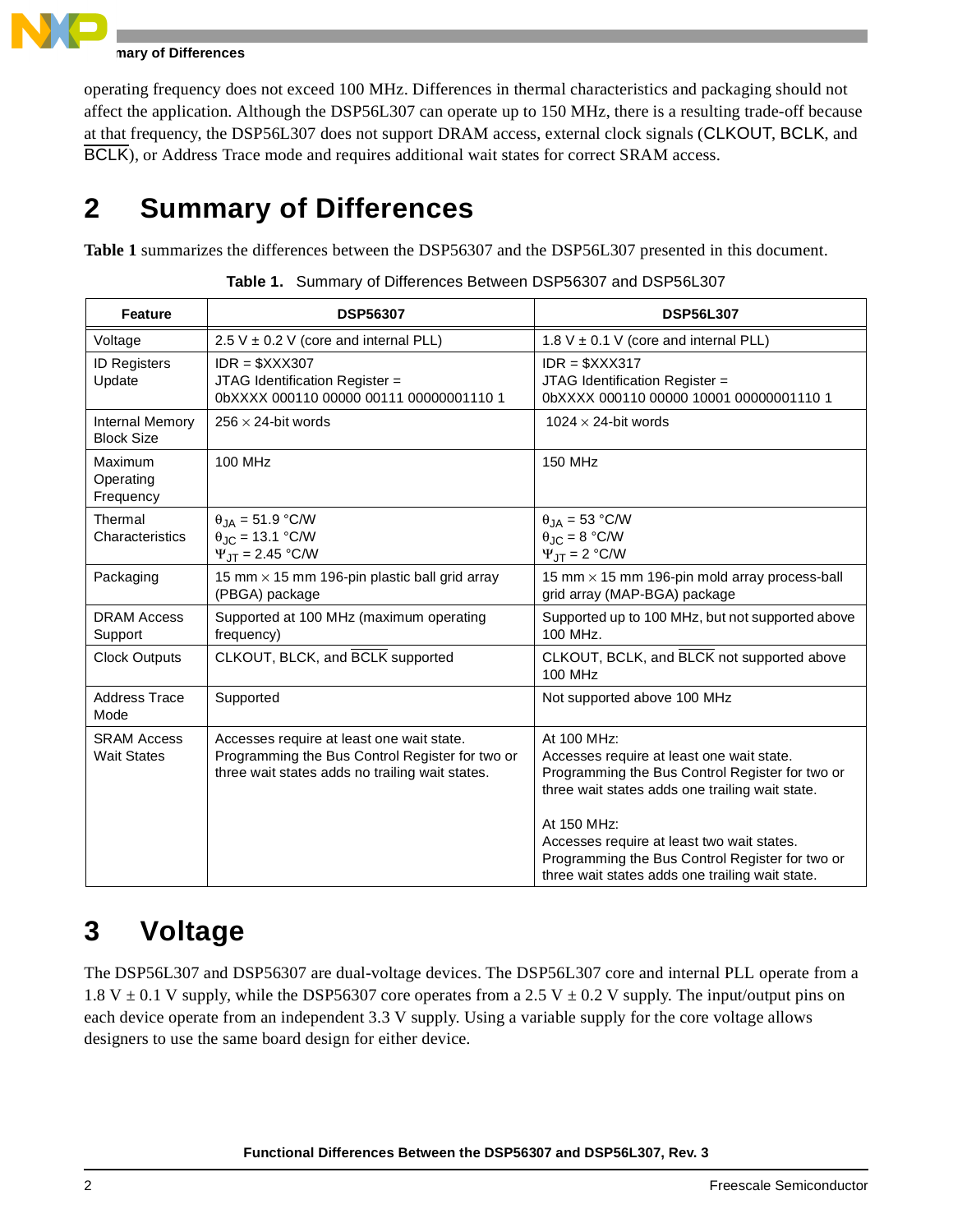### **4 ID Registers Update**

The DSP56300 core provides a dedicated user-accessible test access port (TAP) based on the *IEEE 1149.1 Standard Test Access Port and Boundary Scan Architecture*. With the IDCODE instruction, a user can determine from the TAP ID Register information about the manufacturer, part number, and version of a board component. The ID register is updated to reflect information specific to the DSP56L307.

The Device Identification register (IDR) is a 24-bit, read-only factory-programmed register that identifies DSP56300 family members. It specifies the derivative number and revision number of the device. This information is used in testing or by software. The IDR is updated to reflect information specific to the DSP56L307.

# **5 Memory Block Size**

In the DSP56L307, the internal memory block size is  $1024 \times 24$ -bit words compared to  $256 \times 24$ -bit words in the DSP56307. This change in size affects DMA/core contention and EFCOP/core contention.

In the DSP56307, the internal RAM is divided into 256-word blocks. A situation of contention exists if the core and DMA access the same block of 256 words. If both the core and DMA access the same block, then the core always has priority, and the DMA is delayed until a free slot is available. If the core and DMA access different blocks, they do not interfere with one another; each continues to operate at its maximum speed. Memory block boundaries are located at 256 word addresses.

This same situation applies to the DSP56L307, except that contention exists if the core and DMA access the same block of 1024 words. Memory block boundaries are located at 1 K word addresses. To avoid DMA/core contention, DMA and core accesses must address different 1024-word blocks. **[Figure 1](#page-2-0)** shows two examples of core and DMA accesses to different 256-word blocks in the DSP56307 (no contention) and the resulting effect of these same accesses in the DSP56L307.



**Figure 1.** Memory Block Sizes and DMA/Core Accesses

<span id="page-2-0"></span>The same change in block size applies to EFCOP/core contention. For both the DSP56307 and the DSP56L307, the DSP56300 core and the EFCOP share the lowest 4 K (sixteen 256-word blocks in the DSP56307 and four 1024 word blocks in the DSP56L307) of X and Y memory, and the DMA controller can not access these blocks. Unlike Core/DMA contention, EFCOP/core contention may result in faulty data output in the Filter Data Output Register.

#### **Functional Differences Between the DSP56307 and DSP56L307, Rev. 3**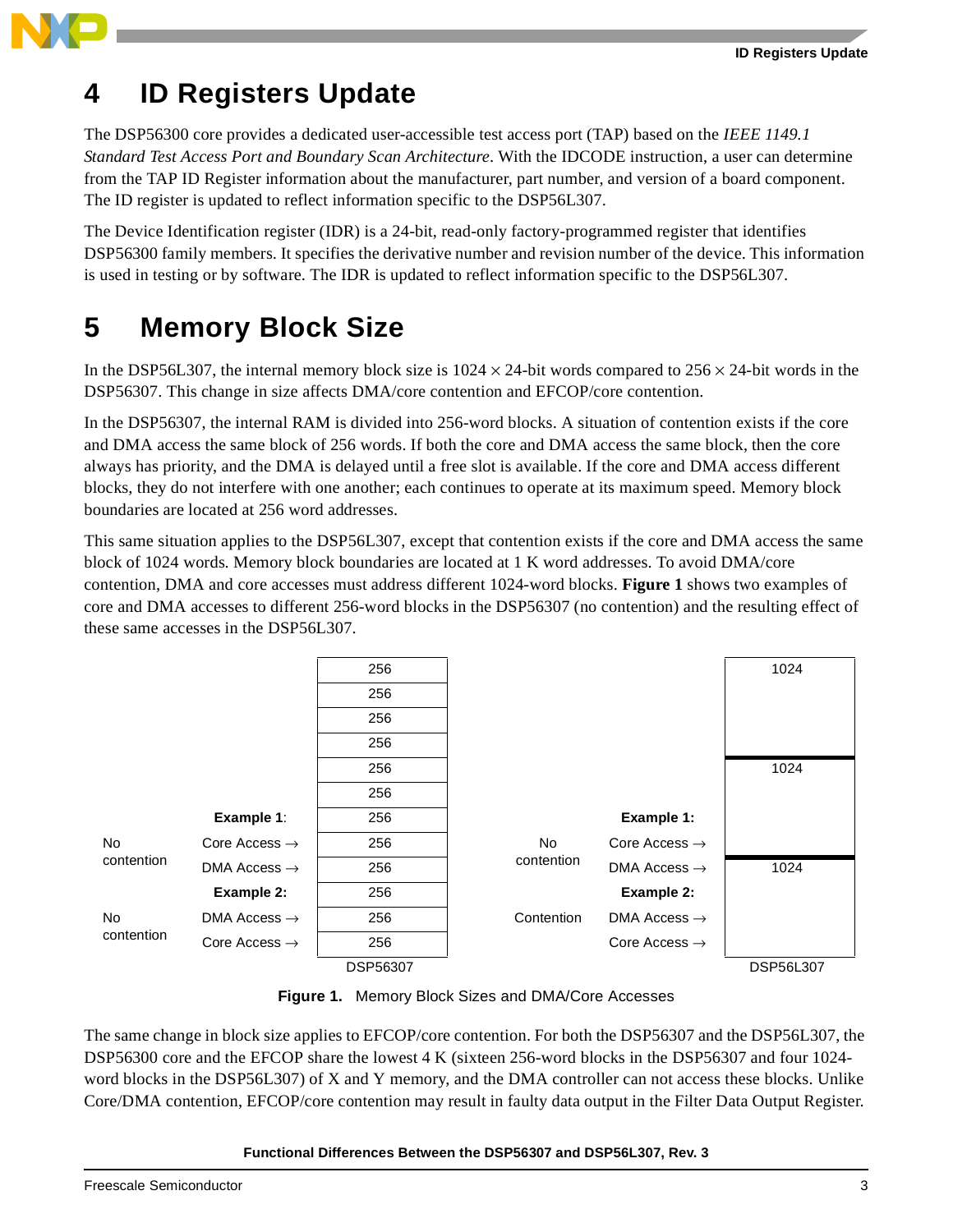

#### **Maximum Operating Frequency**

For the DSP56307, contention occurs if the EFCOP and core attempt to access the same 256-word block. For the DSP56L307, contention occurs if the EFCOP and core attempt to access the same 1024-word block. Both the DSP56307 and DSP56L307 include the Data/Coefficient Transfer Contention (FCONT) bit in the EFCOP Control Status Register. The FCONT bit allows programmers to detect when EFCOP/core contention occurs.

# **6 Maximum Operating Frequency**

The maximum operating frequency for the DSP56L307 is 150 MHz compared to 100 MHz for the DSP56307. The DSP56L307 is a fully static design and specified to operate down to 0 Hz (DC). The device is characterized at minimum frequencies approaching 0 Hz.

# **7 Thermal Characteristics**

Because the die size of the DSP56L307 is smaller than that of the DSP56307, the  $\theta_{JA}$  and  $\theta_{JC}$  values for the DSP56L307 are expected to increase by no more than 10°C/W and 5°C/W, respectively. Preliminary thermal characteristics are made available in the technical data sheet for the DSP56L307.

# **8 Packaging**

The DSP56L307 and DSP56307 are signal pin-compatible, but the DSP56307 uses the Freescale 15 mm  $\times$  15 mm 196-pin plastic ball grid array (PBGA) package, whereas the DSP56L307 uses the Freescale 15 mm  $\times$  15 mm 196pin mold array process-ball grid array (MAP-BGA) package. The two packages have identical footprints. The detailed package information for the MAP-BGA package is included in the technical data sheet for the DSP56L307. For a detailed comparison of the PBGA and MAP-BGA packages, refer to *Mechanical Differences Between the 196-pin MAP-BGA and 196-pin PBGA Packages*, order number EB360, which is available through the web site listed on the back cover of this document.

### **9 DRAM Access Support**

DRAM accesses are supported in the DSP56307 and DSP56L307 at 100 MHz. DRAM accesses are not supported in the DSP56L307 above 100 MHz operating frequency.

# **10 Clock Output Signals**

At 100 MHz, the DSP56L307 operates the same way as the DSP56307, supporting the Clock Output (CLKOUT), Bus Clock (BCLK), and Bus Clock Not (BCLK) signals. The CLKOUT output pin provides a 50 per cent duty cycle output clock synchronized to the internal processor clock when the Phase Lock Loop (PLL) is enabled and locked.

Above 100 MHz, CLKOUT produces a low-amplitude waveform that is not usable by devices external to the DSP. Therefore, the Clock Output (CLKOUT), Bus Clock (BCLK), and Bus Clock Not (BCLK) pins are not supported in the DSP56L307 above 100 MHz. Data sheet tables and figures denote the frequency- dependent clocking features.

Several alternatives to using CLKOUT exist, such as enabling bus arbitration by setting the Asynchronous Bus Arbitration Enable Bit (ABE) in the Operating Mode register. When set, the ABE bit eliminates the setup and hold time requirements with respect to CLKOUT for BB and BG.

#### **Functional Differences Between the DSP56307 and DSP56L307, Rev. 3**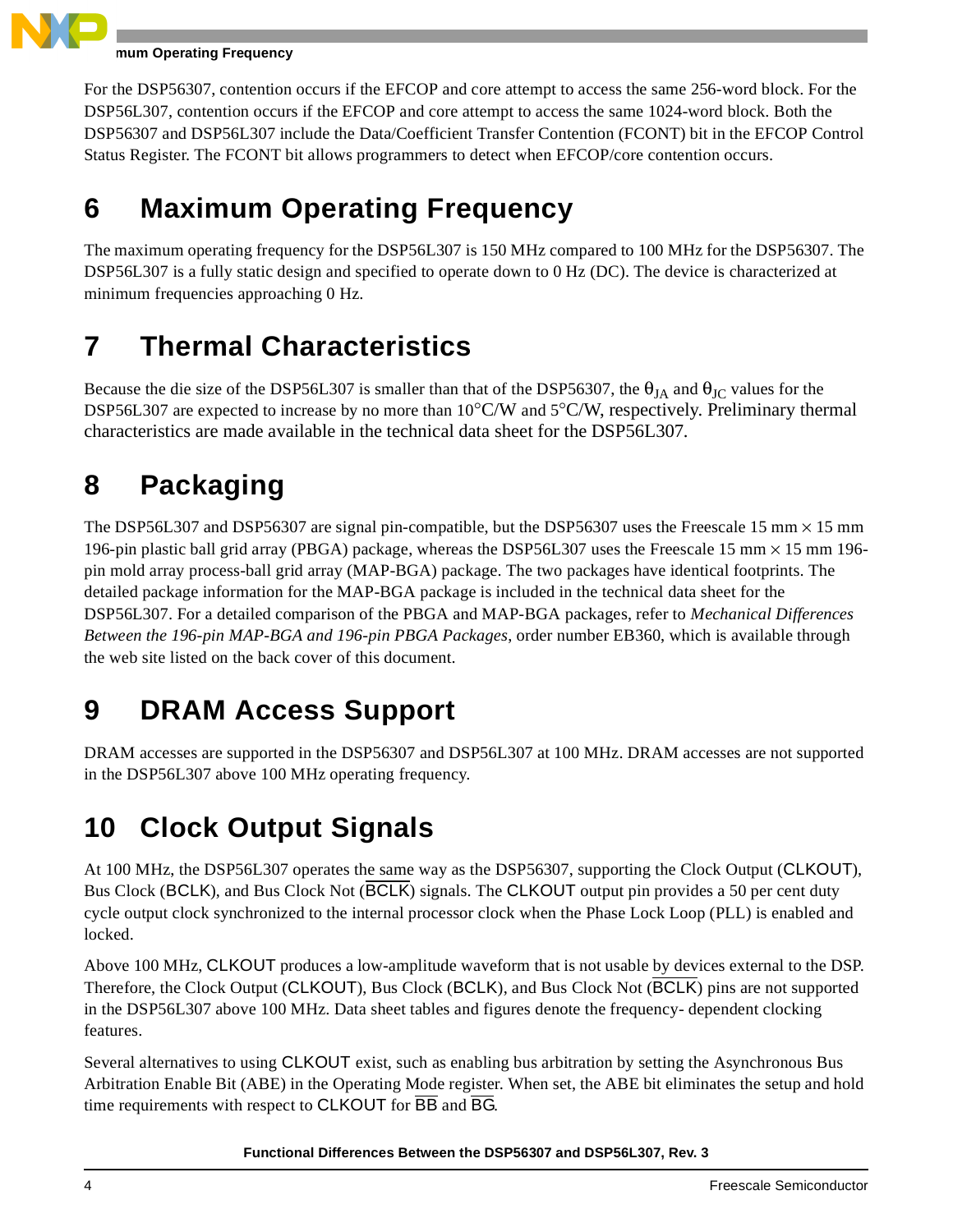

#### **11 Address Trace Mode**

The Address Trace mode is not supported in the DSP56L307 above 100 MHz. When the Address Tracing Enable bit (ATE) in the Operating Mode register (OMR) is set in the DSP56307, Address Trace mode is enabled, allowing the user to determine the address of internal memory accesses. Specifically, when ATE is set, BCLK serves as a sampling signal and results in output of the memory access address on the address lines. Since the DSP56L307 does not support BCLK above 100 MHz, running the chip at its maximum operating frequency (150 MHz) means that BCLK signal does not have a high enough amplitude to initiate the sampling process, and the DSP does not output any addresses. At 100 MHz or below, the DSP56L307 operates just like the DSP56307. However, when operated at 150 MHz, the DSP56L307 does not support Address Trace Mode and the ATE bit in the OMR of the DSP56L307 is reserved.

### **12 SRAM Access Wait States**

For 150 MHz operation, the data sheet for the DSP56L307 specifies that SRAM accesses require at least two wait states instead of the minimum one wait state specified for 100 MHz operation. In addition, when the Bus Control Register is configured for two or three wait states, the DSP adds one trailing wait state. The DSP56307 does not add any trailing wait states if the Bus Control Register is configured for two or three wait states. **[Table 2](#page-4-0)** and **[Table](#page-4-1)  [3](#page-4-1)** show the number of trailing wait states associated with the number of wait states configured in the Bus Control Register for the DSP56307 versus the DSP56L307.

<span id="page-4-0"></span>

| Wait States in the Bus Control Register | <b>Additional Trailing Wait States for DSP56307</b> |
|-----------------------------------------|-----------------------------------------------------|
| 1–3                                     |                                                     |
| $4 - 7$                                 |                                                     |
|                                         |                                                     |

**Table 2.** Additional Trailing Wait States for DSP56307

<span id="page-4-1"></span>

| <b>Wait States in the Bus Control Register</b> | <b>Additional Trailing Wait States for DSP56L307</b> |
|------------------------------------------------|------------------------------------------------------|
| 1 (at ≤100 MHz)                                |                                                      |
| $2 - 7$                                        |                                                      |
| > 8                                            |                                                      |

**Table 3.** Additional Trailing Wait States for DSP56L307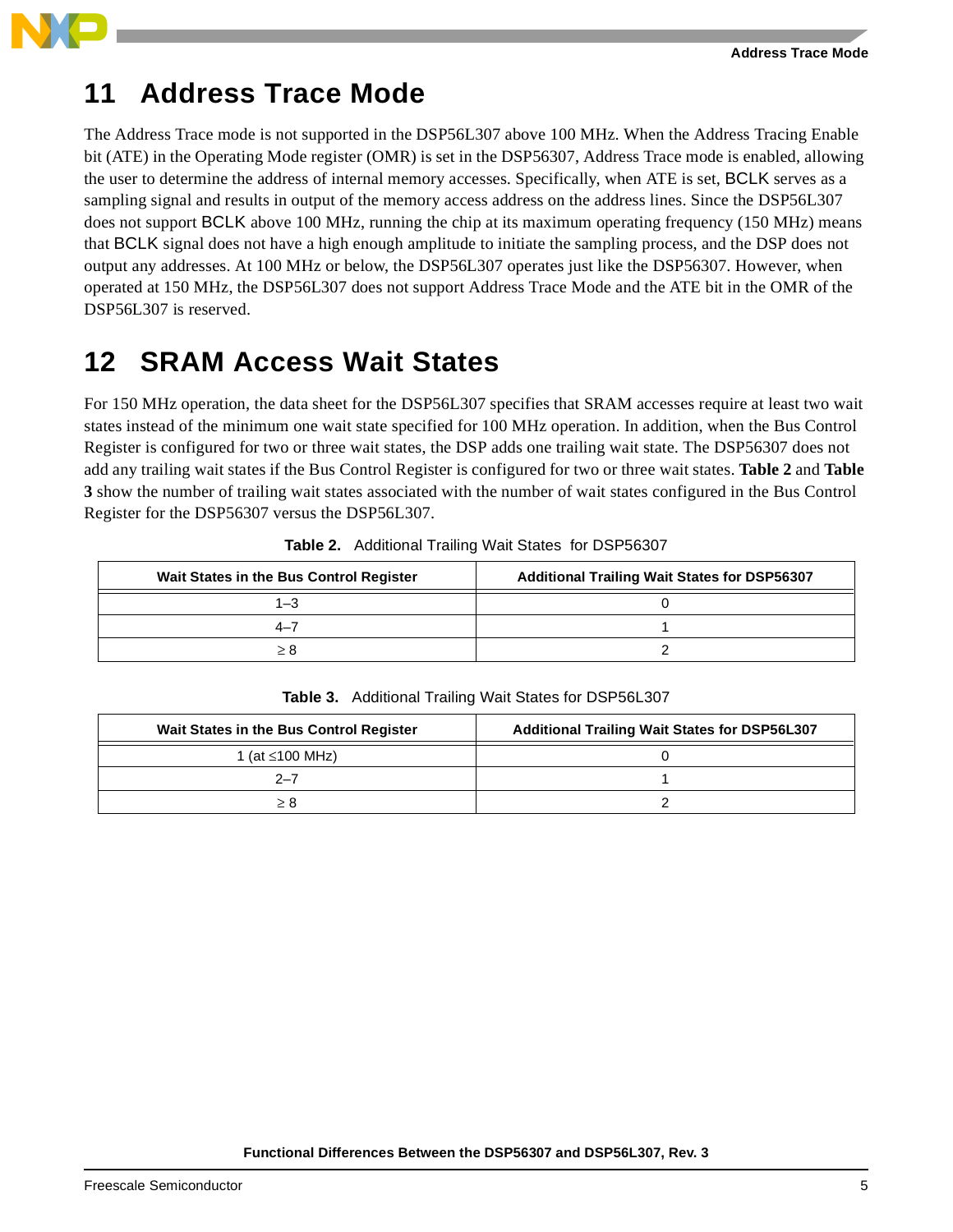

**Functional Differences Between the DSP56307 and DSP56L307, Rev. 3**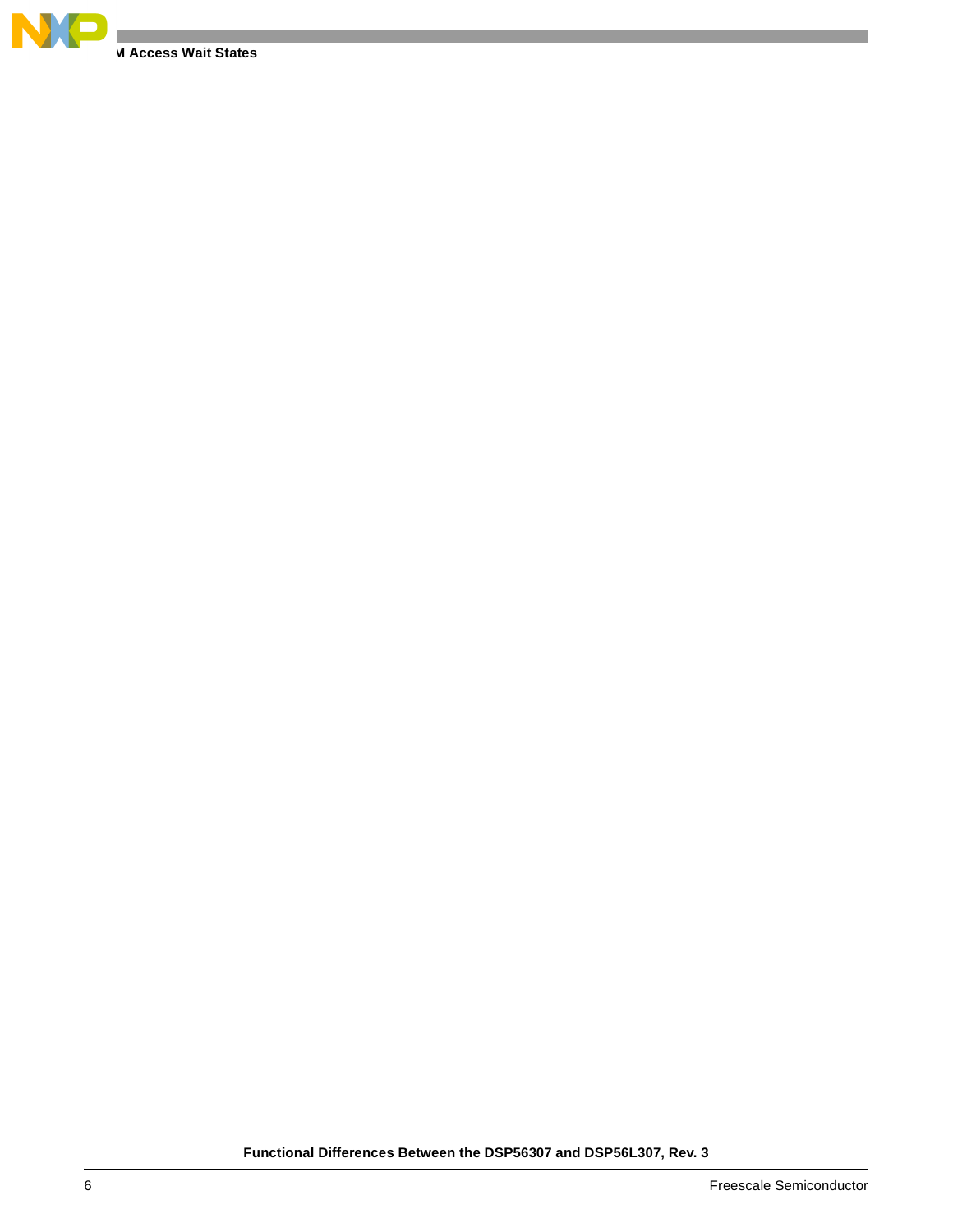

and the control of the control of the control of the control of the control of

**SRAM Access Wait States**

**Functional Differences Between the DSP56307 and DSP56L307, Rev. 3**